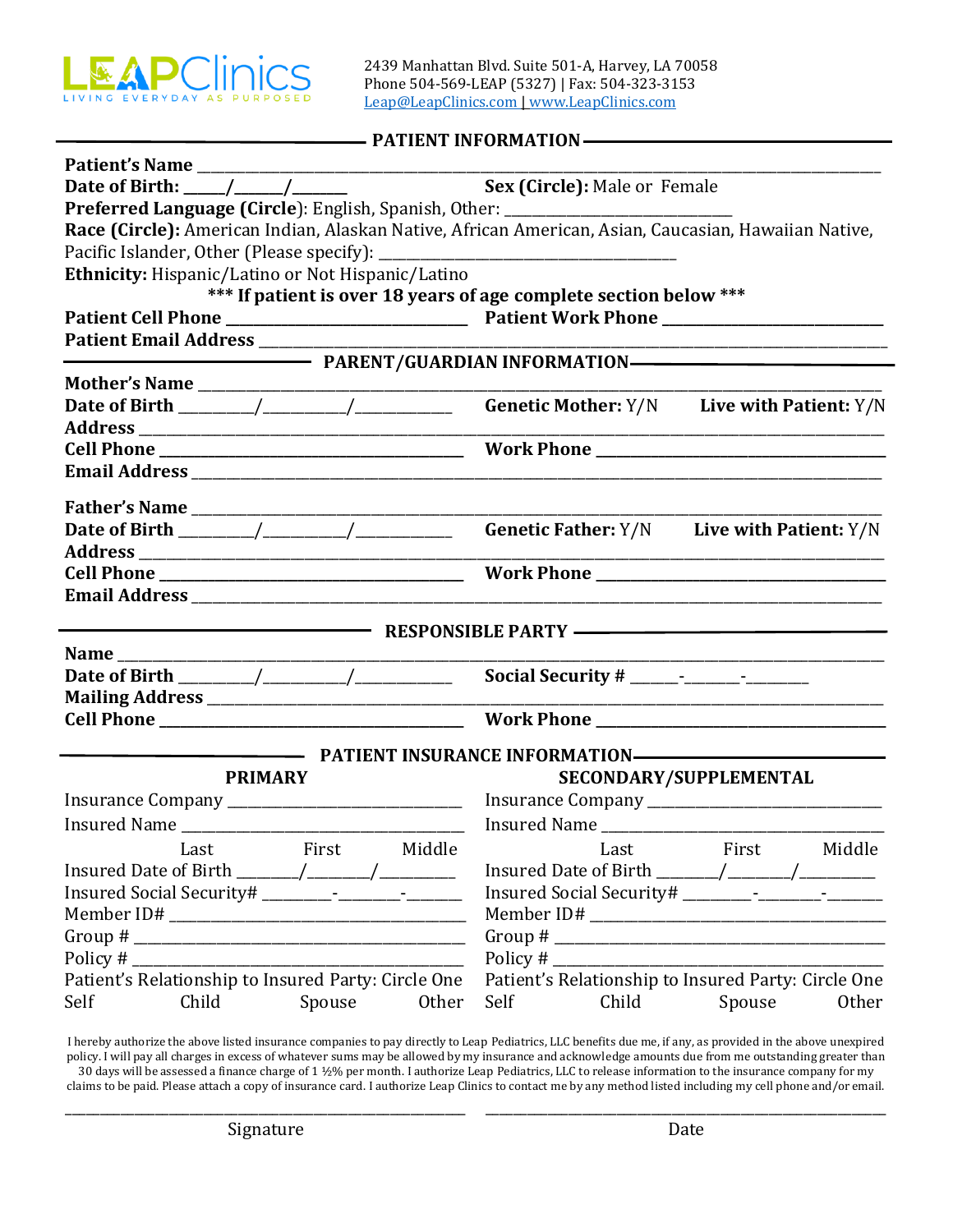

# **PATIENT AUTHORIZATION AND CONSENT FORMS**

**Patient Name Patient Date of Birth**  $\frac{1}{2}$  /

All professional services rendered are charged to the patient and are due at the time of service, unless insurance coverage is verified and Leap Pediatrics, LLC is a participating provider. Necessary forms will be completed to file for insurance carrier payments.

# **CONSENT FOR TREATMENT**

I hereby give consent to Leap Pediatrics, LLC to perform any radiology or lab testing, examination, anesthetic, medical, or surgical diagnosis or treatment and hospital care as deemed advisable by a licensed physician, as well as any assistant on the staff of Leap Pediatrics, LLC. I understand that this authorization is given in advance of any specific diagnosis, treatment, or hospital care being required. This consent is given to any and all such diagnoses, treatments and hospital care which a licensed physician at Leap Pediatrics, LLC recommends. This authorization will remain in effect until revoked in writing by the parent or legal guardian.

## **AUTHORIZATION TO DISCLOSE HEALTHCARE INFORMATION FOR BILLING & REIMBURSEMENT PURPOSES**

I hereby authorize Leap Pediatrics, LLC to: (1) release any information necessary to insurance carriers regarding myself and/or my dependent's illness and treatments; (2) process insurance claims generated in the course of examination or treatment; and (3) allow a photocopy of my signature to be used to process insurance claims. This order will remain in effect until revoked by me in writing. **Initials \_\_\_\_\_\_\_\_**

# **ASSIGNMENT OF BENEFITS**

I hereby assign all medical benefits, to include major medical benefits to which I am entitled. I hereby authorize and direct my insurance carrier(s), including private insurance and any other health/medical plan, to issue payment check(s) directly to Leap Pediatrics, LLC for medical services rendered to myself and/or my dependents regardless of my insurance benefits, if any. I understand that I am responsible for any amount not covered by insurance. **Initials** and the set of the set of the set of the set of the set of the set of the set of the set of the set of the set of the set of the set of the set of the set of the set of t

I have requested medical services from Leap Pediatrics, LLC on behalf of myself and/or my dependents, and understand that by making this request, I become fully financially responsible for any and all charges incurred in the course of the treatment authorized. **Initials \_\_\_\_\_\_\_\_**

I further understand that fees are due and payable on the date that services are rendered and agree to pay all such charges (copay, coinsurance and/or deductible) incurred in full immediately upon presentation of the appropriate statement. A photocopy of this assignment is to be considered as valid as the original. **Initials** and the original control of the original control of the original control of the original control of the original control of the original control of the original control of the original control o

# **YOUR RESPONSIBILITY TO PARTICIPATE ACTIVELY IN YOUR OWN CARE OR TREATMENT**

In addition to the responsibilities outlined above, your most important responsibility involves your active participation in your own care and treatment. We ask and expect, that you will implement the instructions and/or recommendations of our Practice's clinical staff members. We reserve the right to terminate any physician/patient relationship at any time for any reason. **Initials Add in:** I understand that this consent form will be valid and remain in effect as long as I or my dependent receive medical care at Leap Pediatrics, LLC.

\_\_\_\_\_\_\_\_\_\_\_\_\_\_\_\_\_\_\_\_\_\_\_\_\_\_\_\_\_\_\_\_\_\_\_\_\_\_\_\_\_\_\_\_\_\_\_\_\_\_\_\_\_\_\_ \_\_\_\_\_\_\_\_\_\_\_\_\_\_\_\_\_\_\_\_\_\_\_\_\_\_\_\_\_\_\_\_\_\_\_\_\_\_\_\_\_\_\_\_\_\_\_\_\_\_\_\_\_\_\_\_\_\_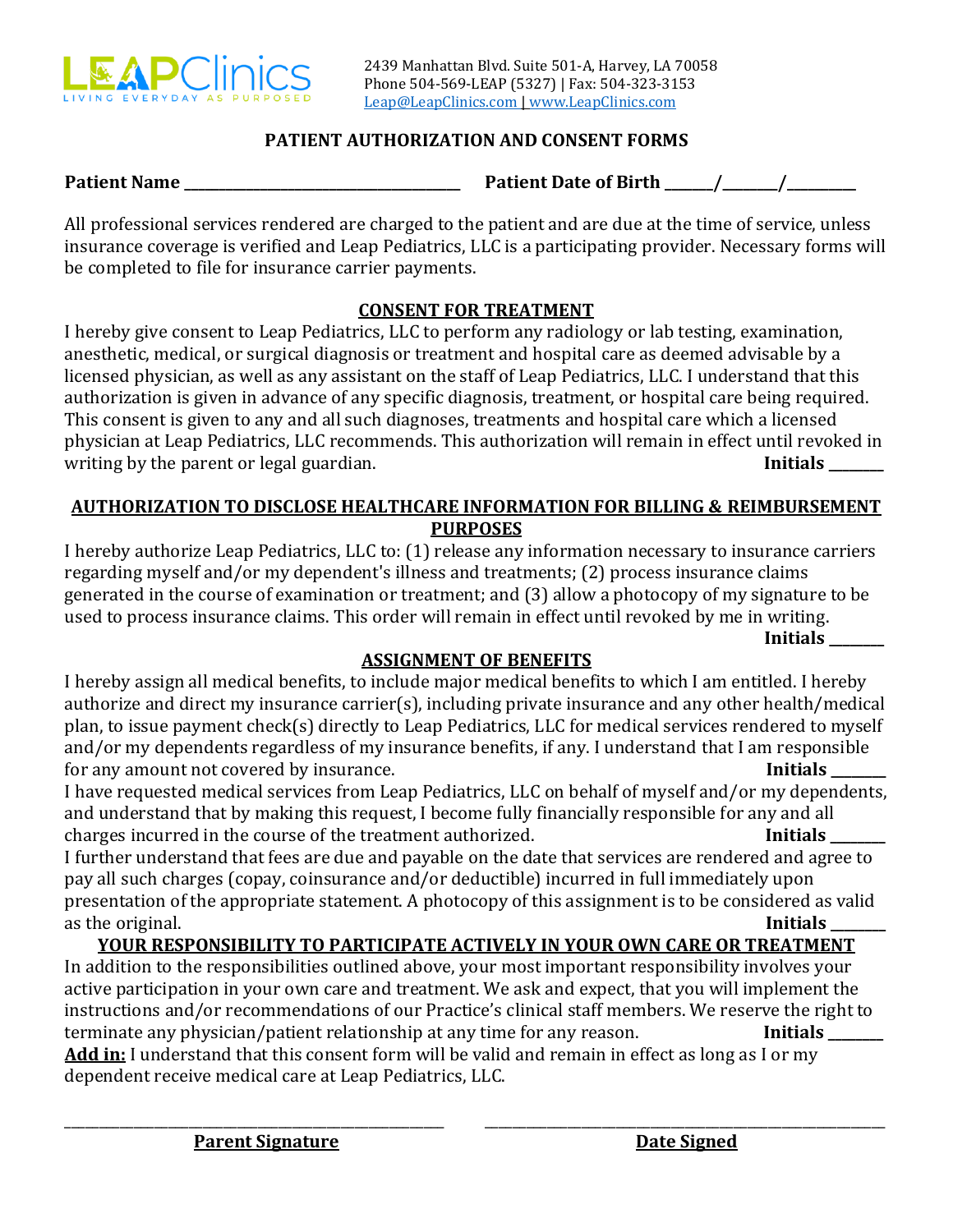

## **PATIENT AUTHORIZATION AND CONSENT FORMS CONTINUED**

#### **NOTICE OF PRIVACY PRCTICES ACKNOWLEDGEMENT**

We keep a record of health care services we provide to you. You may request to see and receive a copy of that record. You may also ask for correction of that record. We will not disclose your record to others unless you direct us to do so or unless the law compels us to do so. You may request to review your record or get more information about it by contacting our privacy officer. Our Notice of Privacy Practices describes in more detail how your health information may be used and disclosed and how you may access your information. By my signature below, I acknowledge receipt of the Notice of Privacy Practices.

# **Initials \_\_\_\_\_\_\_\_**

# **PATIENT HIPAA RELEASE OF INFORMATION AND MEDIA RELEASE AUTHORIZATION FORM**

I, the undersigned, hereby authorize Leap Pediatrics, LLC, its duly authorized employees, or agents, to take photographs of me and my child/family. I also authorize Leap Pediatrics, LLC, its duly authorized employees, or agents, to publish the following personal health information/story (e.g., information relating to the diagnosis, treatment, and health care services provided or to be provided to me and which identifies my name and other personally identifiable information) to be used in print media, on the radio, TV, the Leap Pediatrics, LLC website, blog, and other following social media platforms: Facebook, Instagram, Twitter, Pinterest, YouTube, or other electronic media without payment of any other consideration. I understand that any personal health information or other information released via the social media platform(s) above may be subject to re-disclosure by such social media platform(s) and may no longer be protected by applicable Federal and State privacy laws. I agree that I will not hold Leap Pediatrics, LLC responsible for any liability resulting from the use of my/my child's name, picture and/or likeness in the manner described above. I understand that I have a right to revoke this authorization by providing written notice to Leap Pediatrics, LLC. However, this authorization may not be revoked if Leap Pediatrics, LLC, its employees, or agents have taken action on this authorization prior to receiving my written notice. I also understand that I have a right to have a copy of this authorization. I further understand that this authorization is voluntary and that I may refuse to sign this authorization. My refusal to sign will not affect my eligibility for benefits or enrollment or payment for coverage of services.

**Initials \_\_\_\_\_\_\_\_**

### **PATIENT PORTAL**

Our patient portal lets establish patients communicate more easily with us but is not intended for "Web Visits" or new problems. Instead, it will make regular communication and access to health information more flexible. The portal uses encryption to keep messages and information secure and can only be accessed by someone who knows the right password to log into the poral site. Usage is voluntary and free of charge. **DO NOT SEND ANY MESSAGE REQUIRING URGENT ATTENTION USING THE PATIENT PORTAL. If you are experiencing any emergency, please dial 911 or go to the nearest Emergency Facility.** I acknowledge that I have read and fully understand this consent form. I acknowledge that using the patient portal is entirely voluntary and will not impact the quality of care I receive should I decide against using the patient portal. **Cell Phone Number**: \_\_\_\_\_\_\_\_\_\_\_\_\_\_\_\_\_\_\_\_\_\_\_\_\_\_\_\_\_\_\_\_ **This cell number will be used for text reminders.**

**Who is your cell phone provider? Please circle one below.**  AT&T VERIZON METRO PCS BOOST T-MOBILE SPRINT OTHER:

\_\_\_\_\_\_\_\_\_\_\_\_\_\_\_\_\_\_\_\_\_\_\_\_\_\_\_\_\_\_\_\_\_\_\_\_\_\_\_\_\_\_\_\_\_\_\_\_\_\_\_\_\_\_\_\_\_\_ \_\_\_\_\_\_\_\_\_\_\_\_\_\_\_\_\_\_\_\_\_\_\_\_\_\_\_\_\_\_\_\_\_\_\_\_\_\_\_\_\_\_\_\_\_\_\_\_\_\_\_\_\_\_\_\_\_\_

Signature Date